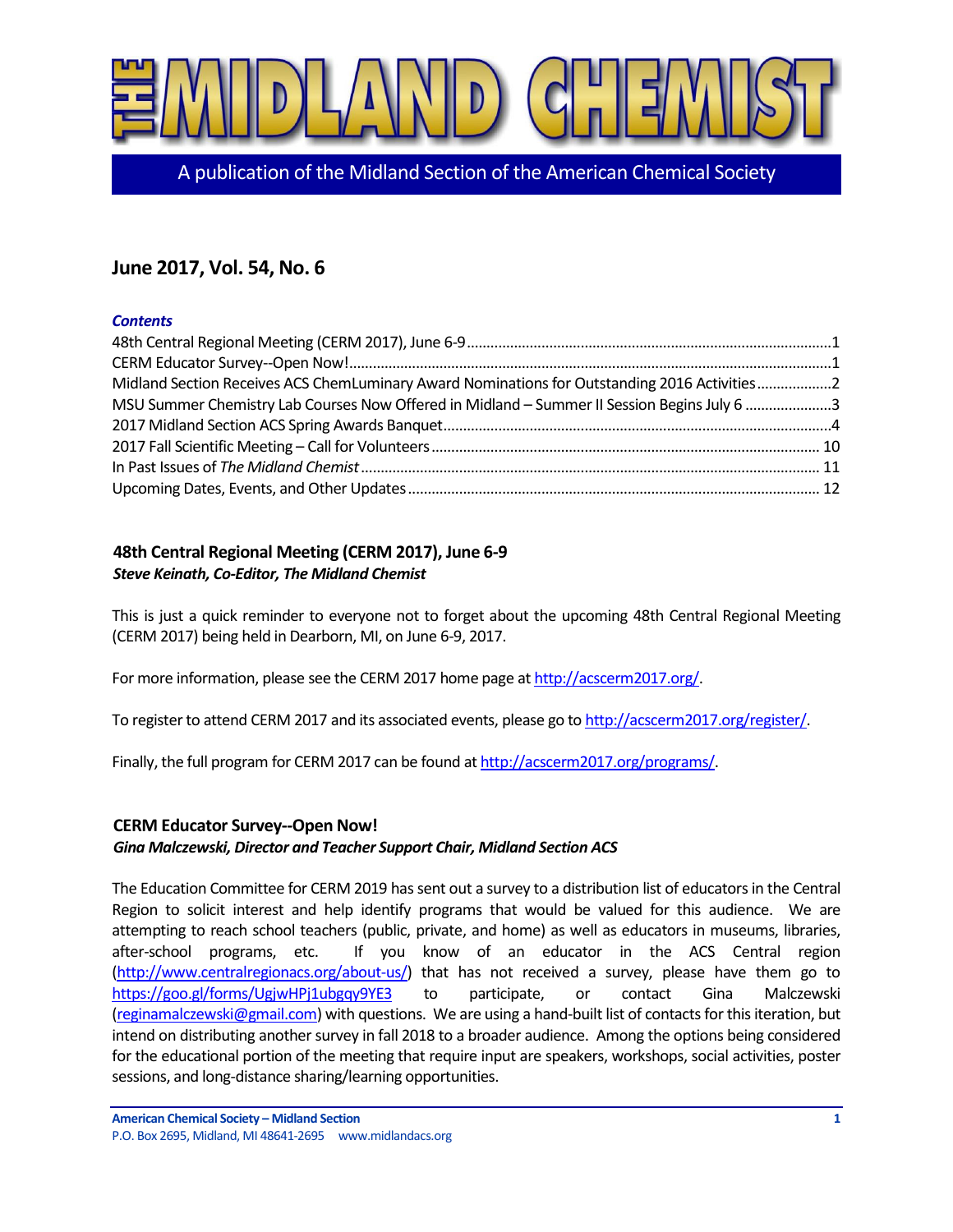# <span id="page-1-0"></span>**Midland Section Receives ACS ChemLuminary Award Nominations for Outstanding 2016 Activities** *Jaime Curtis-Fisk, Past Chair, Midland Section ACS*

The American Chemical Society celebrates the outstanding contributions and achievements of local sections, divisions, and regional meetings through the ChemLuminary Awards. The awards are presented at the fall national meeting (August 20-24, 2017, Washington, DC) in an awards ceremony that celebrates the accomplishments of the dedicated volunteers that make these programs possible. The Midland Local Section has a long history of strong representation, and the trend continues this year as we were selected as a semifinalist for nine awards. Most notably, the overall success and strong performance of our section has yet again been recognized as a semi-finalist for the "Outstanding Performance by a Local Section (Medium Size)" award. Congratulations to all of our amazing volunteers that make these programs possible, and we look forward to bringing home many more awards.

- **Outstanding Performance by a Local Section (Medium Size).** The Midland Local Section is once again nominated for the outstanding performance award based on the high quality programming and initiatives that we provide to our members and the community.
- **Creative & Innovative Use of the CCED Theme: Earth Day Expo and Seminar.** An Earth Day hands-on expo celebrating "The Great Indoors" theme was sponsored at the Midland Center for the Arts, and MSU professor Susan Masten provided an excellent seminar entitled "The Chemistry of Crisis: What Happened to Flint's Water?" which covered a chronology of events as well as the science behind the water contamination.
- **Global Engagement Award for Local Sections: Science Teaching in Guatemala**. An ACS Global Innovation Grant was used to bring supplies, written lessons, and a hands-on teacher workshop to rural Guatemala where educators from three institutions had 3.5 days of training in a variety of curriculum-relevant science topics to share with their classes.
- **Most Creative NCW Celebration Using the Yearly Theme: Activities at Education Day with the Saginaw Spirit, Great Lakes Bay Science and Engineering Festival, and Forensics at Bay City Western Middle School.** Hands-on activities and give-ways related to determination of "real fruit" in juices, identifying polymers, fiber analysis, fingerprinting, blood group identification, document examination and other tests were conducted at three different venues over multiple months to celebrate "Solving Mysteries through Chemistry".
- **Most Innovative Activity in a Local Section for Senior Chemists: Silver Circle "Four Seasons" Program Summer and Fall Activities.** An outdoor lunch and garden tour were held at Creative 360 in August. Ice cream treats were provided as well as a "Chemistry of Ice Cream" webinar and demo. In October, a tour of Leaman's Applebarn and hayride were followed by a chili dinner with cider, donuts, and live music.
- **Outstanding High School Student Program Award: Hands-on sessions at Midland High School.**  Day-long labs at Midland High School were done three times: Alka-Seltzer Reactions, Carnival Science, and Diet Pop and Mentos. These sessions were accompanied by worksheets, and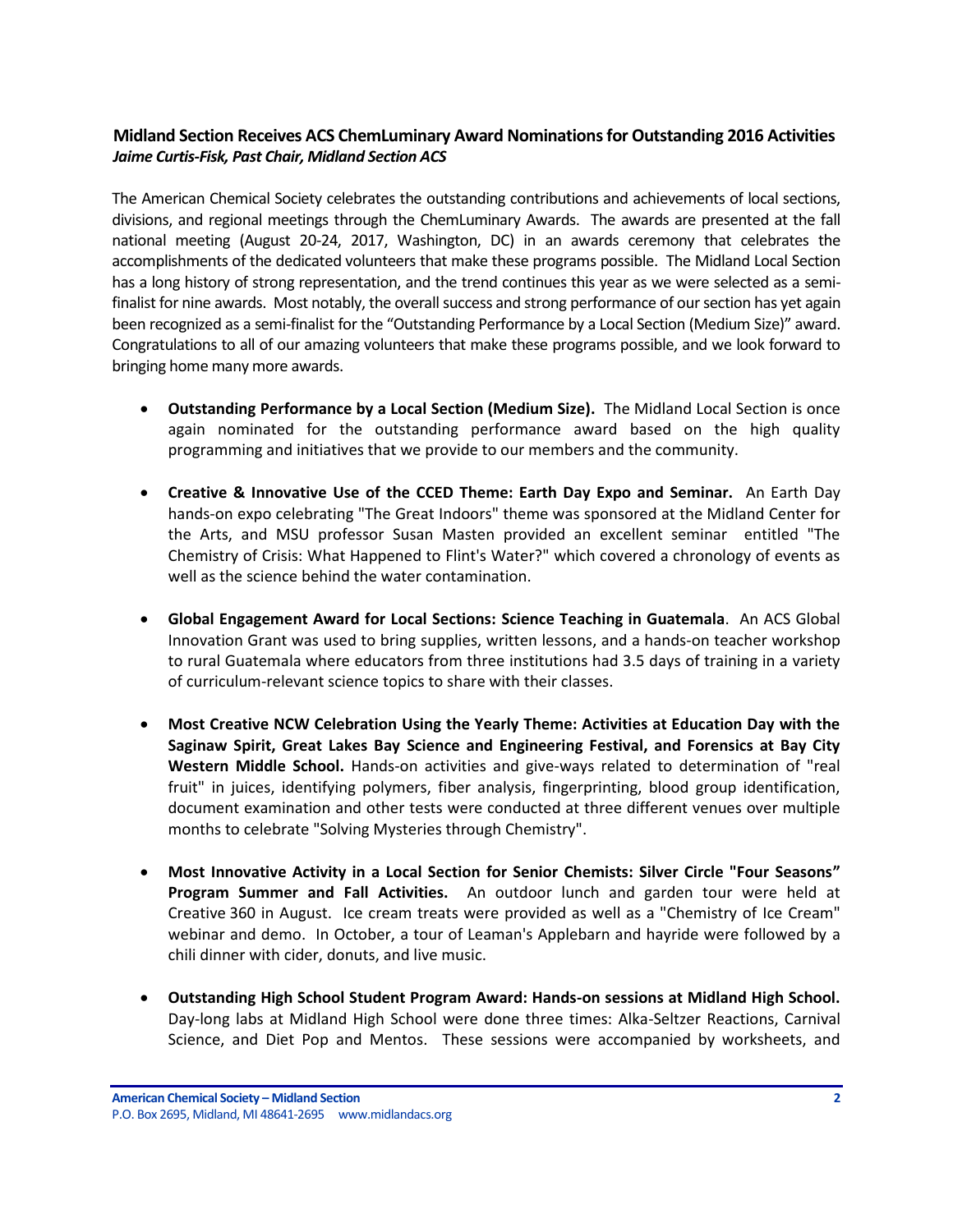covered topics such as chemical and physical reactions, force, pressure, carbohydrates, aldehydes and ketones, redox reactions, endothermic reactions, and acid-base chemistry.

- **Outstanding Kids and Chemistry Award.** In 2016, the Midland Kids and Chemistry volunteers made at least 22 local school visits (most of them for multiple classes), and presented seven teacher workshops. Two six-week programs were offered and a total of about 16,000 people attended a variety of community, school and conference activities, most of them hands-on and all of them interactive.
- **Outstanding NCW Event for a Specific Audience; Hands-on Forensics Program for Eighth Graders at Bay City Western Middle School.** Three classes of eighth graders solved a theft by assessing evidence from document, plastic, and tape analysis, blood typing, fingerprinting, and soil and fiber examination. Careers in forensics were also discussed.
- **Best Event or Activity Organized by, or Benefiting, the Applied Chemical Technology Professional Community.** The Mid-Michigan Technician's Group (MMTG) hosted a symposium and networking reception at the Midland Local Section Fall Scientific Meeting to draw attention and celebrate 25 years of MMTG.

# <span id="page-2-0"></span>**MSU Summer Chemistry Lab Courses Now Offered in Midland – Summer II Session Begins July 6** *Melanie Kauffman, Michigan State University*

In Summer Session Two, **July 6 through August 17, 2017**, Michigan State University will offer two creditbearing chemistry lab courses in its facility at 1910 W. St. Andrews Road, Midland. Free on-site parking is available.

CEM 162, **Chemistry Laboratory II**, will be offered on Tuesday and Thursday afternoons from 2:00 p.m. to 4:50 p.m. The course covers analytical and inorganic chemistry; redox and acid base titrations; spectrophotometric and gravimetric analysis; preparation and analysis of coordination complexes of nickel, iron, and cobalt. (1 credit)

CEM 255, **Organic Chemistry Laboratory**, will be offered on Tuesday and Thursday afternoons, with a lecture from 1:00 p.m. to 1:50 p.m. and a lab session from 2:00 p.m. to 4:50 p.m. each day. The course involves preparation and qualitative analysis of organic compounds. (2 credits)

Open to current MSU and other college students, and high school students with AP chemistry credit. Details found here: [http://research.msu.edu/msu-to-offer-chemistry-laboratory-courses-in-midland-this](https://na01.safelinks.protection.outlook.com/?url=http%3A%2F%2Fresearch.msu.edu%2Fmsu-to-offer-chemistry-laboratory-courses-in-midland-this-summer%2F&data=02%7C01%7Cmmt_u249822185022160332011%40mgd.bsnconnect.com%7C122ebbf7ade9472c424b08d4a3ab53ad%7Cc3e32f53cb7f4809968d1cc4ccc785fe%7C0%7C0%7C636313403621541729&sdata=e74lBHVpy4icgsi0SsuN3NQ9ax2t1Xf8aEfoa420MCM%3D&reserved=0)[summer/](https://na01.safelinks.protection.outlook.com/?url=http%3A%2F%2Fresearch.msu.edu%2Fmsu-to-offer-chemistry-laboratory-courses-in-midland-this-summer%2F&data=02%7C01%7Cmmt_u249822185022160332011%40mgd.bsnconnect.com%7C122ebbf7ade9472c424b08d4a3ab53ad%7Cc3e32f53cb7f4809968d1cc4ccc785fe%7C0%7C0%7C636313403621541729&sdata=e74lBHVpy4icgsi0SsuN3NQ9ax2t1Xf8aEfoa420MCM%3D&reserved=0)

**American Chemical Society – Midland Section 3** P.O. Box 2695, Midland, MI 48641-2695 www.midlandacs.org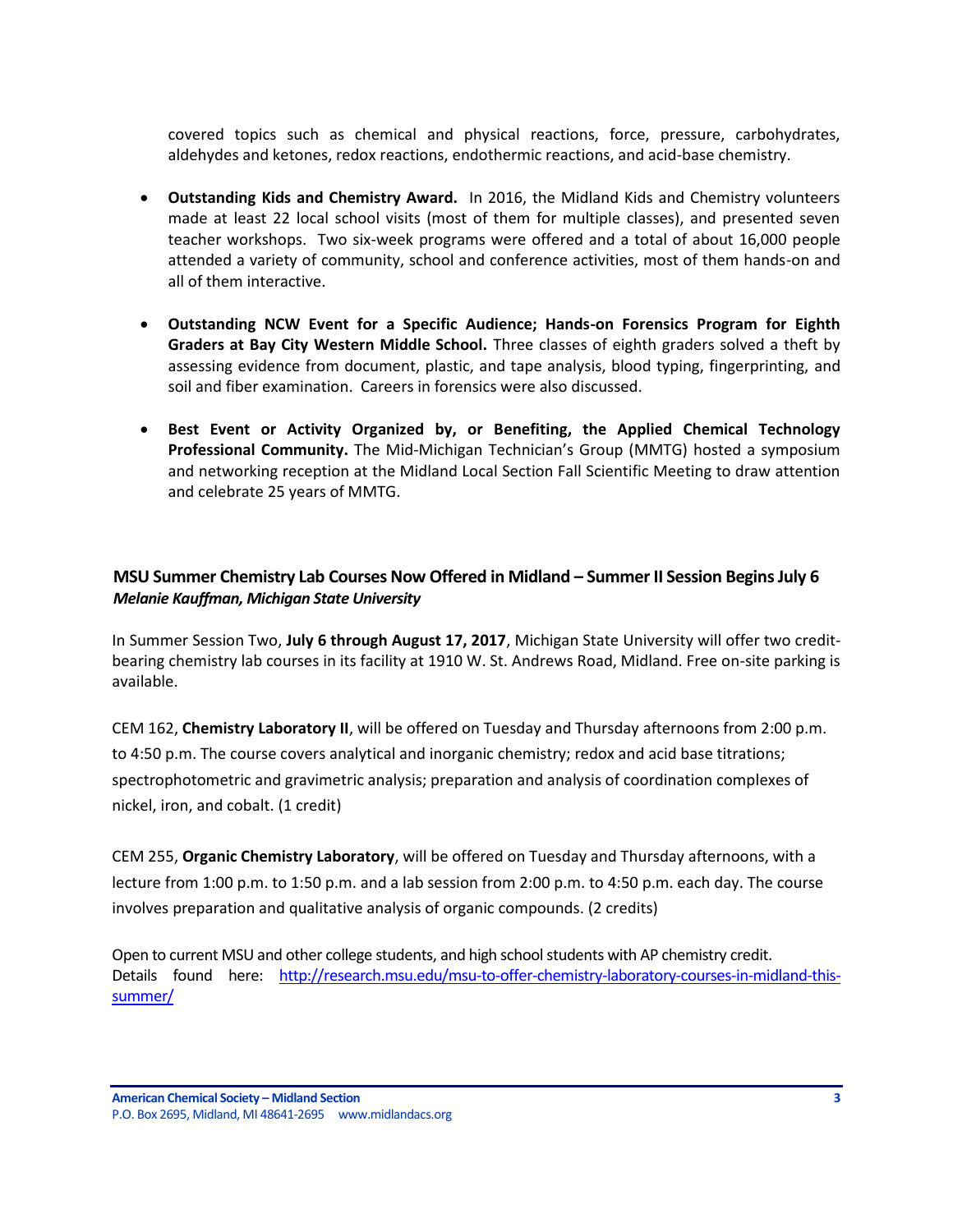# <span id="page-3-0"></span>**2017 Midland Section ACS Spring Awards Banquet** *Diana K. Deese, Awards Committee Chair, Midland Section ACS*

One hundred years ago Albert Einstein wrote a paper on the quantum theory of radiation. Additionally, and more commonly known, he is credited for developing a theory regarding relativity that included something about gravity. But, digressing to a more philosophical sense, he compared time spent with a pretty girl to time sitting on a hot stove. In preparing this article and reviewing images, one thing is certain; relative to everyone who attended the  $26<sup>th</sup>$  Annual ACS Midland Section Awards Banquet on May  $4<sup>th</sup>$ , philosophically, I am vertically challenged, which I am sure has (relatively) something to do with mass and gravity. But, I digress.



Dr. Einstein is also credited with the quote, **"Imagination is everything. It is the preview of life's coming attractions."** If that is the case, the chemical related sciences are in good hands and its future is beyond promising as witnessed by the talent honored at the Midland Section's recognition banquet.

### **"Anyone who has never made a mistake has never tried anything new."**

The evening started with something new; a poster session that highlighted the STEM (science, technology, engineering, and math) initiatives in the Great Lakes Bay Region. Presenters included The Midland Section ACS, H.H. Dow High robotics team, Calvary Baptist Academy, Michigan State University-St. Andrews, Central Park Elementary, and Saginaw Valley State University. A huge "Thank-you" to Patrick Smith and Wendell Dilling for organizing this part of the program.





LaTrease Garrison, Executive Vice President of the ACS Education Division, gave a presentation titled, "Show Up to Leave a Lasting Impression" through which she encouraged each of us to be mindful of how others see us and reflect on who has made a lasting impression on us. Mr. Einstein said, in reflection **"**…**there is one thing we do know that we are here for the sake of each other – above all for those upon whose smile and well-being our own happiness depends**…**"** As we go about our daily lives, thank those who have had a positive impact on us, seek opportunities to mentor, be a political advocate for science, and, stay safe by adopting the "see something, say something" mantra.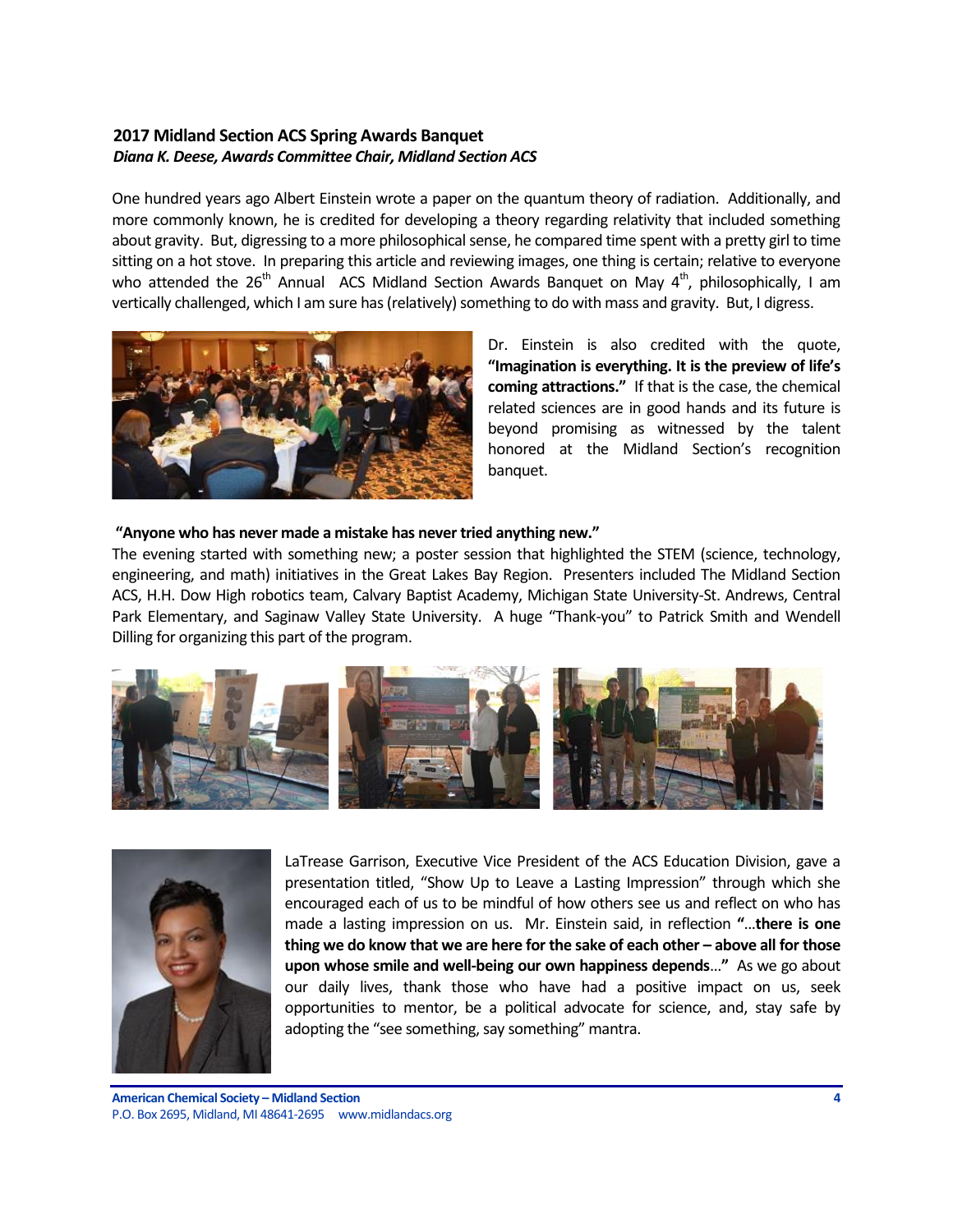Dr. Michael Tulchinsky honored those Chemistry Olympiad students who learned **"the value of achieving lies in the achieving"** by presenting each a Chemistry Olympiad finalist certificate and ACS honor cords.

*William Sadilek Chesaning Union High School Stephen O'Donnell H. H. Dow High School Michael Moore H. H. Dow High School Joshua Ulman\* John Glenn High School Michael Durbin John Glenn High School Ethan Bruce Midland High School Matthew Gordon Midland High School Sarah Zhao Mt. Pleasant High School Morgan Smith Mt. Pleasant High School James Shepich Saginaw Arts & Sciences Academy* 



Twenty-nine of the 48 high schools in the Midland Section area participated in the Outstanding High School Chemistry Student Awards. I wonder who said, **"Education is not the learning of facts, but the training of the mind to think"**, because thinking, well, it is a pretty good skill to have. These students got it going on! Coincidence that they grew up watching "Little Einsteins"?

*Grace Anderson All Saints High School Hannah Marietta\* Hemlock High School*

*Darrien Thornton Arthur Hill High School Isaiah Langley John Glenn High School Frederick Bauer Bay City Western High School Jamison Piper Meridian High School Shelby Trevino\* Beal City High School Asher Jordan Merrill High School Jacob Irwin Birch Run High School Matthew Gordon Midland High School Colton Sitts Breckenridge High School Sarah Zhao Mt. Pleasant High School Ashley King\* Bridgeport High School Samantha R. Kowalczyk Pinconning High School Bradley Pinet\* Bullock Creek High School Isabella Kostrzewa Sacred Heart Academy Kyle Bolander Calvary Baptist Academy Quin'Tasia Nevitt\* Saginaw High School Tyler Warner Carrollton High School Olivia Moeggenborg Shepherd High School Elizabeth Hoornstra Chesaning Union High School Dylan Crampton St. Charles High School Michael Roeglin\* Frankenmuth High School Alyx Everitt St. Louis High School Mackenzie Davies Freeland High School Paige Tweddle Swan Valley High School*

*Matthew Adams Calvary Baptist Academy Safi-ur-Rahman Syed Saginaw Arts & Sciences Academy Michael Moore H. H. Dow High School Sarah Kempin Valley Lutheran High School*

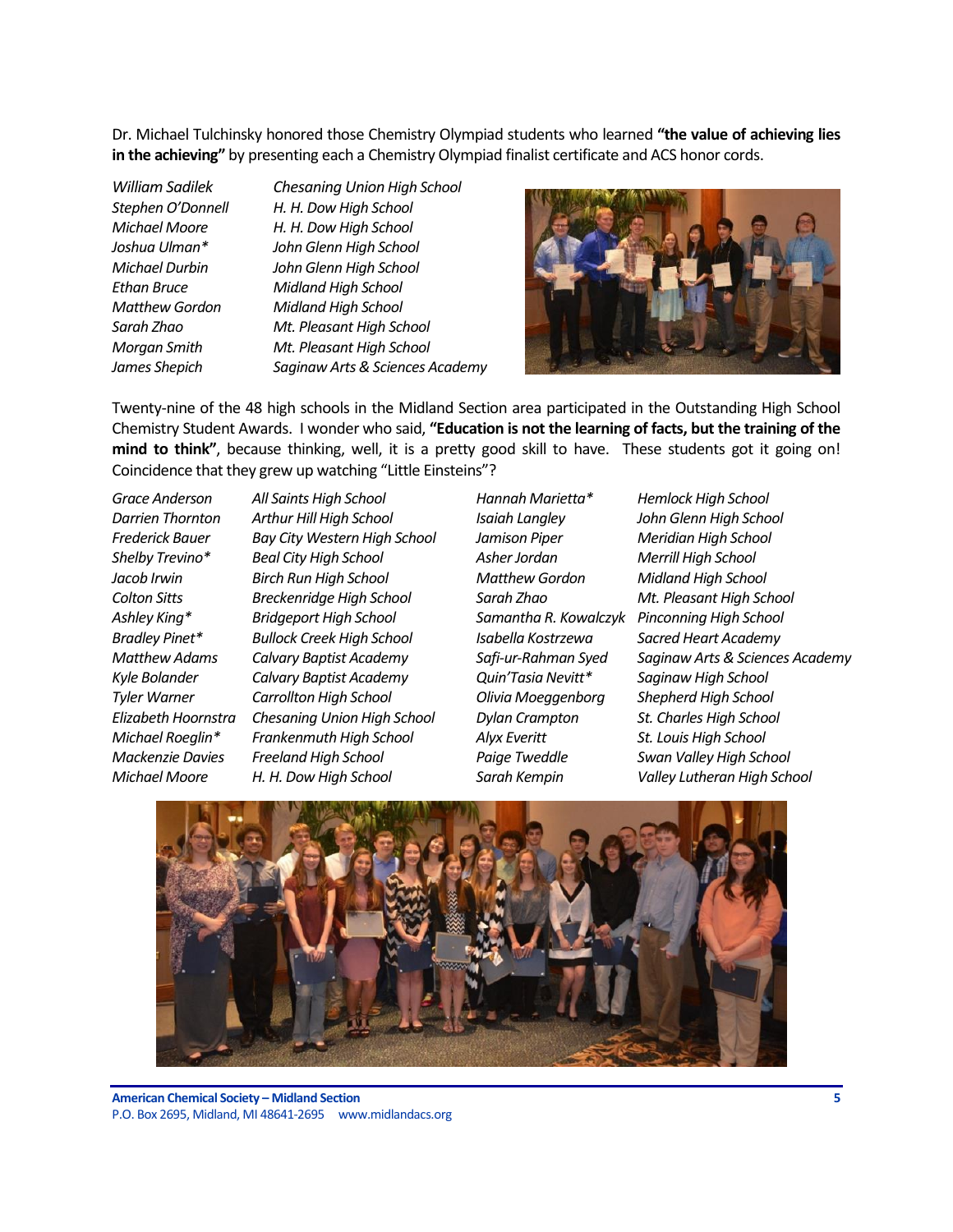**"Wisdom is not a product of schooling but of the lifelong attempt to acquire it"** and our Outstanding College Chemistry students realize this as they embark on their careers in the Chemical Sciences.

#### **Chemistry:**

| Alma College                       |
|------------------------------------|
| <b>Central Michigan University</b> |
| Delta College                      |
| Saginaw Valley State Univer        |
|                                    |

#### **Biochemistry:**

*Alexander Hall Alma College* 

*Marissa Dobulis Saginaw Valley State University Krestina Bednarz Central Michigan University* 

*Kathrynne Warrick Saginaw Valley State University Emily Greeson Saginaw Valley State University* 



One of the toughest jobs has to be that of an educator. A notable educator of our time said, **"I never teach my pupils, I only provide the conditions in which they can learn."** We have the finest teachers in our region and this was a grand opportunity to show them we appreciate them. Fittingly, it was the week before teacher appreciation week.



*Rebecca Field* of Kolb Elementary was presented the Outstanding Achievement in Elementary School Science Teaching Award by Suzanne Billette (also an amazing teacher from Kolb elementary). Described as the "Bill Nye" of the area, Ms. Field makes science fun and interesting; teaching her students to think outside the box and be creative problem solvers. She strives to continually improve her knowledge and teaching skills by taking any extra classes available to her. Rebecca recently presented "The Chemistry Phenomenon – Learning Science at Every Grade Level" award at the San Francisco ACS convention. Using sodium polyacrylate, sodium alginate in gummy worms, and baking soda and vinegar, she demonstrated how teachers

can use chemistry reactions to gain students' attention, then engage them in the lesson.

*Allison Vandriessche* was presented with the Outstanding Achievement in Middle School Science Teaching Award by Amy Bailey, principal of Western Middle School. After participating in the SVSU Dow Fellows Program, Allison successfully implemented a science club at Western Middle School. She also volunteers as a Science Coach so that students have the opportunity to "experience science" including organizing a schoolwide science fair which involved over 600 students. Working with organizations such as Cranbrook Institute, WMU's geology department, ACS, and SVSU to bring in programs, Allison also has applied for several grants which have allowed the school to purchase new equipment. It is rumored she has a rescued gecko, that assisted in one of the science programs, that needs a home. If you are interested in adopting this little creature, contact me.

Thriving on challenge and rebuking mediocrity, *Kenneth Quackenbush*, from Arthur Hill High School, is the recipient of the Outstanding Achievement in High School Chemistry Teaching Award. Ken has been passing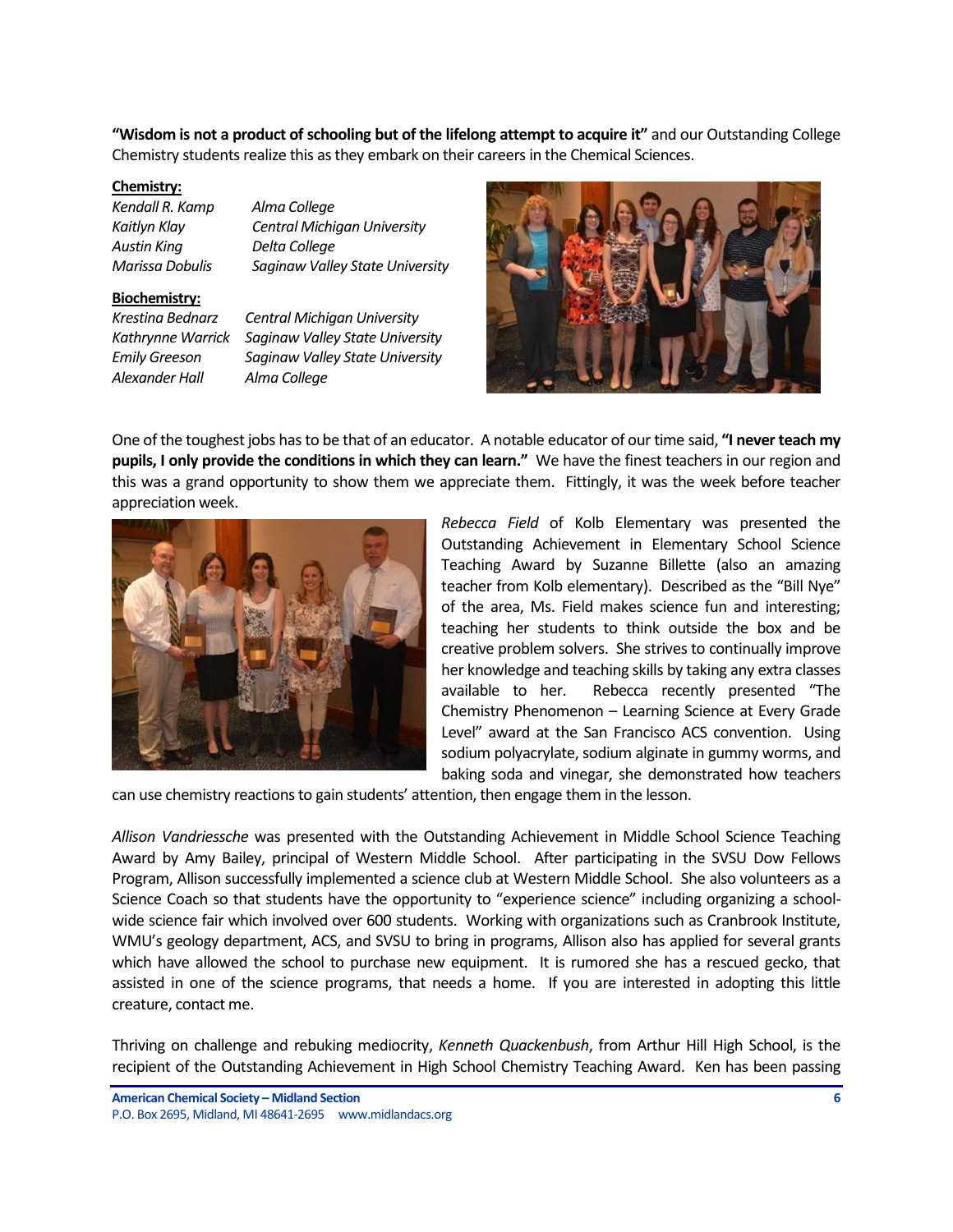along his knowledge of chemistry for 18 years, not only as a teacher who builds strong relationships with his students, but also as a mentor to his colleagues. Giving up Saturdays and Sundays to assist with Science Quiz Bowls and restructuring the high school sequencing of the District's curriculum, he proudly lives up to the school motto, "Achievement with Honor". Prior to becoming a teacher, Ken worked for The Dow Chemical Company in research and development where he gained insight that allows him to make real-world science connections for his students. Add to that his extreme confidence, humor, compassion, and strong commitment to inner-city youth, and it is easy to see why the teaching profession is proud to call Mr. Quackenbush one of their own.

From Alma College, the dynamic duo of Joel and Nancy Dopke received the Outstanding Achievement in College Chemistry Teaching Award for their shared appointment. Kendall Kamp, one of their students, presented the award to them. Nancy and Joel successfully incorporate research into the classroom, find new ways to engage their students, continually support research students, actively participate in research groups and conferences, and have a strong record of supporting Alma College in many different roles. Joel served as the Chair of Chemistry and the Chair of the Natural Science Division. Nancy is currently Director of the Integrated Health Studies Program. With a multitude of grants and presentations between them, their dedication to their students and their profession certainly make them an asset to chemistry education.

A sentiment echoed by every speaker we have had for our awards program, is the importance of becoming involved and volunteering. **"Only a life lived for others is a life worthwhile."** This was exemplified by the documented deeds of *Nalayini Kogulan*, the 2017 Science Education Volunteer Award recipient. Ronda Grosse presented Ms. Kogulan with her award and spoke of Nalayini's passion for teaching elementary students the scientific method and creative problem solving. She regularly volunteers at schools, with Destination Imagination, and the ACS Outreach and Education programs.



**"Once we accept our limits, we go beyond them"** and in doing so, become an inspiration to others. The next three awards show that there are no limits when people strive to make a difference in career, in their organizations, and in the chemical sciences. *Stephanie Hughes* (The Dow Chemical Company) was selected as the Outstanding Chemical Technician. Stephanie not only exhibits versatility in synthesis and application skills, but also strives to improve experimental methodology resulting in quality information in a more productive manner. Her work has set company standards and provided a platform for many new products in the coating materials business.





In an act of mutiny (which Einstein had no quote for) by her colleagues on the awards committee, *Diana Deese* (The Dow Chemical Company) was secretly nominated for the Outstanding Service to the American Chemical Society Award. I surmise this was due to my activities with the Awards Committee, and, my passion for being an ACS and Dow STEM Ambassador. Last year I volunteered 468 hours back to the community. As for my awards team, I later gave them eye patches to keep as a remembrance of their piracy, and I am humbled to receive this recognition.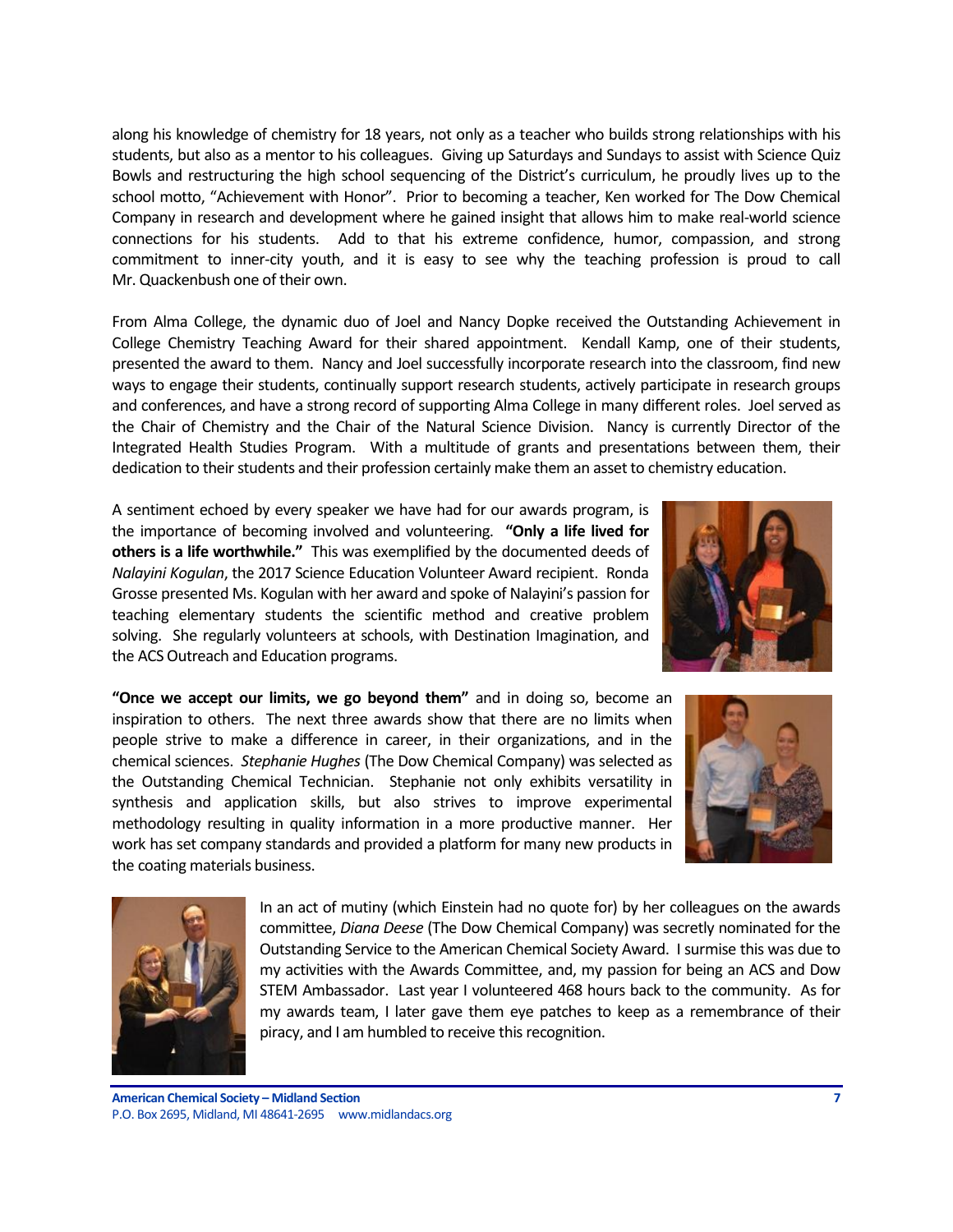Bridging the world of organic and silicone chemistries, *Michael Ferritto* received long overdue recognition for his Outstanding Achievement and Promotion of the Chemical Sciences. His prolific career is demonstrated by his 24 patents and numerous internal and external papers, including as editor of the book *Polymers for Personal Care and Cosmetics*. Mike has been an active member of the ACS for over 33 years and has been a dedicated mentor, not only to his colleagues, but to the community at large. Michael has taught short courses to key customers, through technical workshops, and as an invited speaker at ACS national meetings. He has even been known to spend a Saturday promoting science to local Girl Scouts through captivating experiments. His innovative spirit and



desire to help those around him advance in their capabilities has made Michael one of the premier silicone chemistry scientists in the Dow organization.

Each year, the awards committee selects five individuals who are making a difference in the community. **"Excellence is doing a common thing in an uncommon way."** The 2017 Salute to Excellence Awards:

*Mike Garlick\**: (Delta College) for inspiring scientists of all ages through his alter ego, "Dr. Slime", and his exciting, educational, and entertaining "Magic of Chemistry" presentations.

*Michael Tulchinsky*: (The Dow Chemical Company) for his dedication to the role of Chemistry Olympiad Committee Chair and collaboration with over 40 high schools in the Midland Section area to administer exams and select the best chemistry student candidate to move on to the National and International Chemistry Olympiad competitions.





*Adrianne Cole*: (Saginaw Valley State University/The Dow Chemical Company) for her dedication to the role of STEM Program manager, advocating for best practices for STEM education, preparing students for STEM careers, supporting STEM educators, and coordinating a small army of STEM volunteers.

*Brian Brutyn*: (Midland Public Schools – Central Park Elementary) for his dedication to Project Based learning and Project Lead The Way, and for creating an integrated, community network to ensure success for students at Central Park Elementary and Midland Public Schools.





*Sean V. Murray*: (H.H. Dow High School) for his leadership of "The Charge", the H.H. Dow High School Robotics Team, and inspiring students to work as a team designing, fabricating, constructing, and testing large-scale robots to compete at regional, state, and international FIRST competitions.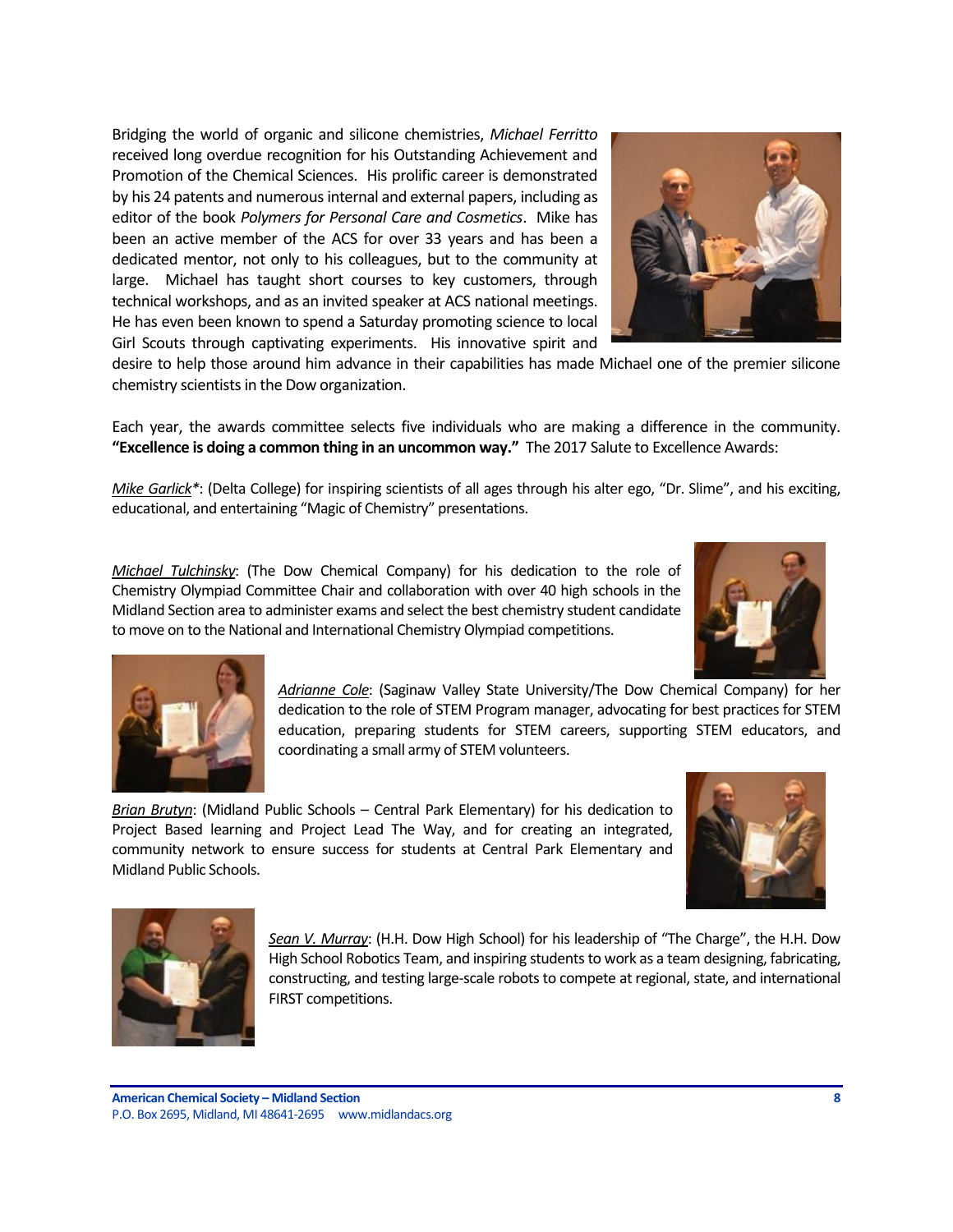**"Creativity is intelligence having fun."** Nowhere is this more apparent than in the chemists who have spent 50, 60, and even 70 years as a part of the American Chemical Society. I love hearing the stories of "how it was back when…." They have set the foundation for what we do and they continue to give back in a multitude of ways. I have not met one yet who wishes they would have taken a different career path!



*Glenn Lewandos John Lorand\* David Young Sheldon Messing\* Dale Meier\* Patricia Roush Richard Moreau*

**50 Years 60 Years 70 Years** *Edwin Humburg, Jr. Leroy Hampton\* David Kellom\* Walter Rupprecht\**



### **"The value of a man should be seen in what he gives and not in what he is able to receive."**

The kaliapparat is the triangle symbol present on the ACS logo and is considered one of the most important analytical tools in chemistry – but also one of the most obscure. This instrument reminds me of the consummate professionals we work alongside, the ones who are always there, tending to details, ensuring accuracy, and adding dignity to our programs… but easily taken for granted. One such individual, Dr. Steve Keinath, was recognized with a special recognition award for all of



his contributions to the Midland Section and the Midland Community at large. Steve is an active member of St. John's Lutheran Church, has served 10 years as a board member of the Legacy Center, and participates in United Way events. As a polymer research scientist at the MMI, he was an expert on such things as fluorescent polyhedral oligomeric silsequioxanes. For our section, Steve has served as Midland Section Director, newsletter editor (several times), brought us the Turner Alfrey events, currently serves as a section Councilor… and of course, on the awards committee. I had thought about calling this the "classic-kaliapparatsupportive-genuine-and-constant" award… but Julie Andrews was not available to sing it. Thank you, Dr. Keinath, for all that you do.



# **"The distinction between the past, present and future is only a stubbornly persistent illusion."**

As always, this night could not have been possible without the amazing Awards Committee. Once again, we have bridged together those that have come before us with those that will follow us. Thank you for volunteering your time to make this program a success!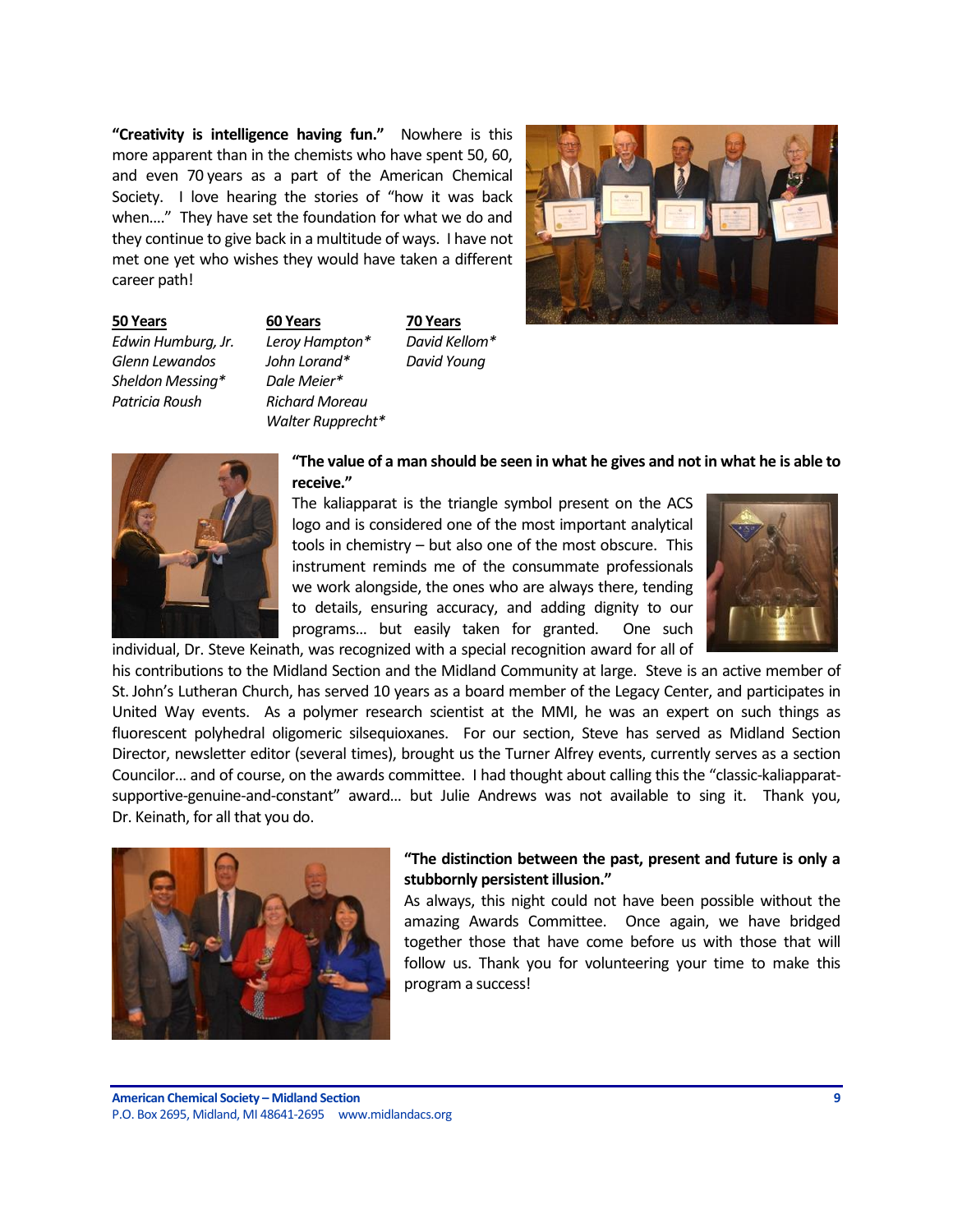**"I fear the day that technology will surpass our human interaction. The world will have a generation of idiots."** The 2018 awards program will be held on Wednesday, May 2. **"Follow your curiosity**" and I promise you that attending the event is much more satisfying than simply reading about it here! Hope to see you there next year!

I leave you with one final thought from Dr. Einstein: **"Many times a day I realize how much my own outer and inner life is built upon the labors of my fellow men, both living and dead, and how earnestly I must exert myself in order to give in return as much as I have received."**

*\* Denotes those who were unable to attend the evening's events.*

# <span id="page-9-0"></span>**2017 Fall Scientific Meeting – Call for Volunteers** *Peter Bai, 2017 Fall Scientific Meeting Chair, Midland Section ACS*

The Midland Section of the ACS invites you to attend the 73<sup>rd</sup> Fall Scientific Meeting on **Saturday, October 21, 2017** at **Saginaw Valley State University (SVSU)**. Drawing faculty, students, and industry professionals from across Michigan, the meeting provides a forum for the exchange of scientific discoveries that span energy, environment, medicine, materials, and other fields where chemistry plays a central role. Some of the presentations will connect with National Chemistry Week's geological theme, "Chemistry Rocks!"

Please mark this date (October 21, 2017) on your calendar, and stay tuned for more details about the conference in the coming weeks. **We are also looking for several more volunteers to serve on our organizing committee**. Please contact Meeting Chair Peter Bai [\(PJBai@dow.com\)](mailto:PJBai@dow.com) if you are interested.

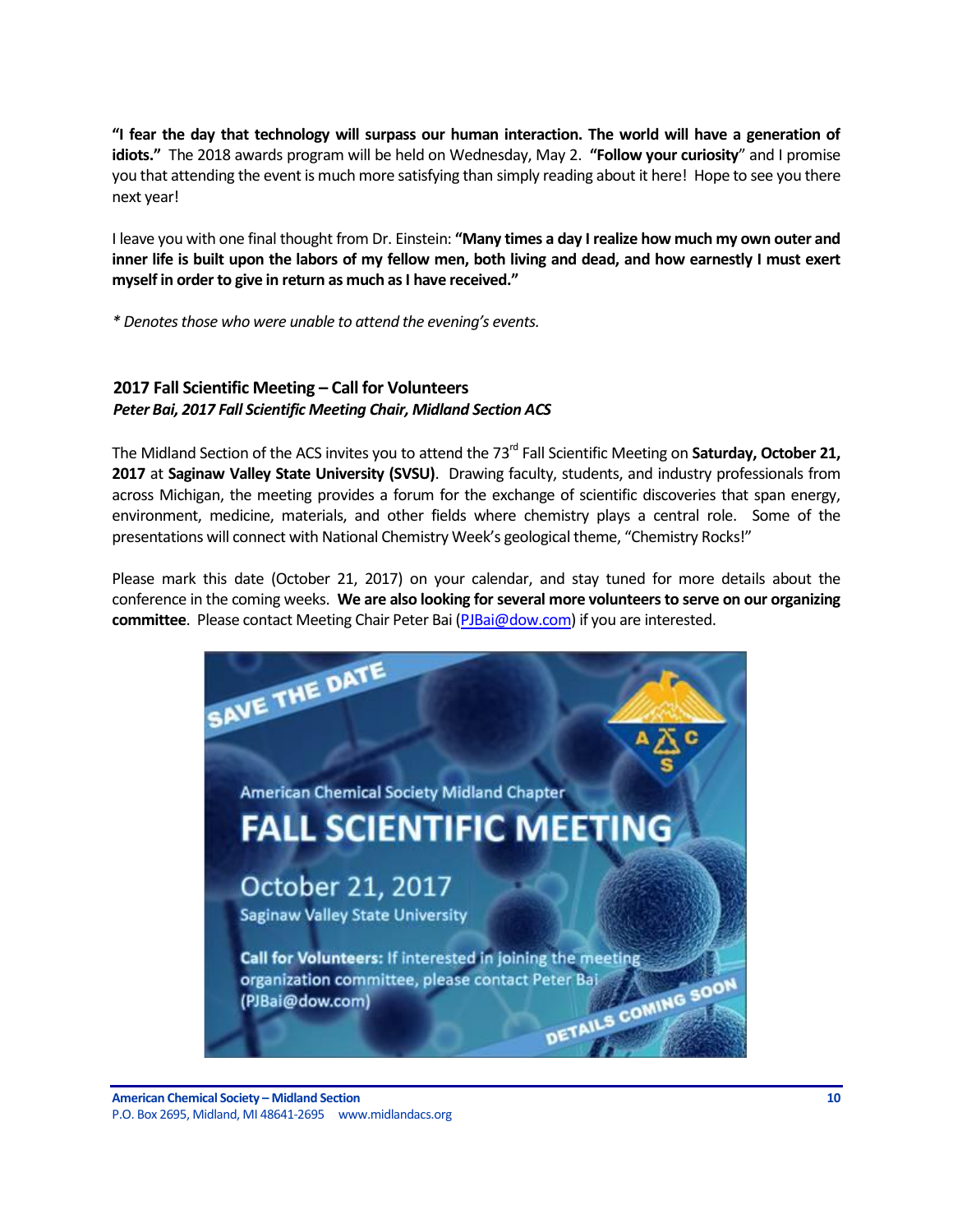# <span id="page-10-0"></span>**In Past Issues of** *The Midland Chemist Wendell L. Dilling, Director and Historian, Midland Section ACS*

## **50 Years Ago**, *The Midland Chemist* **1967**, *4*, No. 2 (May.), 8.

In *The Miami Council Meeting* by E. L. Graham, Councilor: "The 1967 President, Dr. Charles Overberger presided at the Council Meeting. It was reported that during 1968 each ACS member will receive as a member service a new journal each month entitled, "Accounts of Chemical Research". The Accounts will consist mainly of concise reviews, each only a few pages long, that discuss the newest findings and supported hypothesis in limited fields of chemical science. A major objective will be to place recent developments in perspective, both as to their connections with earlier work and as to their probable future significance."

# **40 Years Ago**, *The Midland Chemist* **1977**, *14*, No. 5, 13.

In *The Chemist as an Art Historian, "Chemistry and Art", Dr. Alfred R. Bader, 7:30 P.M. <i>-May 25, 1977, Little Theater – Midland Center for the Arts, 1801 West St. Andrews, Midland*: "During a recent visit to his company's plant in Germany, Dr. Alfred Bader of Aldrich Chemical detoured to Lucerne to attend an art auction. He brought back a 17th century Italian work by one of the students of Caravaggio.

'It's a picture of a beautiful girl holding a platter of whipped cream and strawberries' Bader said. 'The only thing is, I don't think 17th century Italians ate whipped cream and strawberries.

'I'm sending the painting to my restorer and I'm betting the whipped cream all comes off. That girl has to be holding the head of John the Baptist. Somebody made strawberries out of his blood.'"

# **30 Years Ago**, *The Midland Chemist* **1987**, *24*, No. 4, 3.

In *Chairman's Corner* by George Eastland, Chairman, Midland Section ACS, 1987: "I have some very good news to report. As mentioned previously, the Midland Section entered several area high school students in the National ACS Chemistry Olympiad competition. After an initial exam at SVSC, four students took the national exam, again administered at SVSC. One of those students, Kevin Chaussee, of Midland, received Highest Honors. He actually placed third in the entire nation, and tied for number one in this region. He, and 19 other students in the country, qualified for the training session for the international competition. This training session is to be held in June at the Air Force Academy."

### **20 Years Ago**, *The Midland Chemist* **1997**, *34*, No. 4, 5.

In *Call For Papers, 1997 Fall Scientific Meeting, Midland, Michigan ACS Section, Location The New Dow Science Complex on the campus of Central Michigan University (Mount Pleasant, Michigan, Date Saturday, November 1, 1997, 9:00 a. m. – 1:30 p. m.* by Anton Jensen and Margaret Hill: "The scientific program will emphasize both chemical research and education. Five symposia are planned as well as a poster session. Tentative symposium topics include Medicinal Chemistry, Advances in Molecular Spectroscopy, Polymer Chemistry, Career Opportunities in Chemistry' and Project Literacy."

### **10 Years Ago**, *The Midland Chemist* **2007**, *44*, No. 3, 17.

In *CMU SAG Participates, Wins Award at National Meeting* by Kasandra Sheley: "On Friday, March 23, the ACS student affiliate group (SAG) from Central Michigan University traveled to Chicago for the American Chemical Society National Meeting. There were fifteen students and two advisors who ventured on the trip. On Saturday the student affiliates volunteered to help run a Green Chemistry interactive demonstration workshop for underprivileged children at the Notebaert Nature Museum. This was a great opportunity for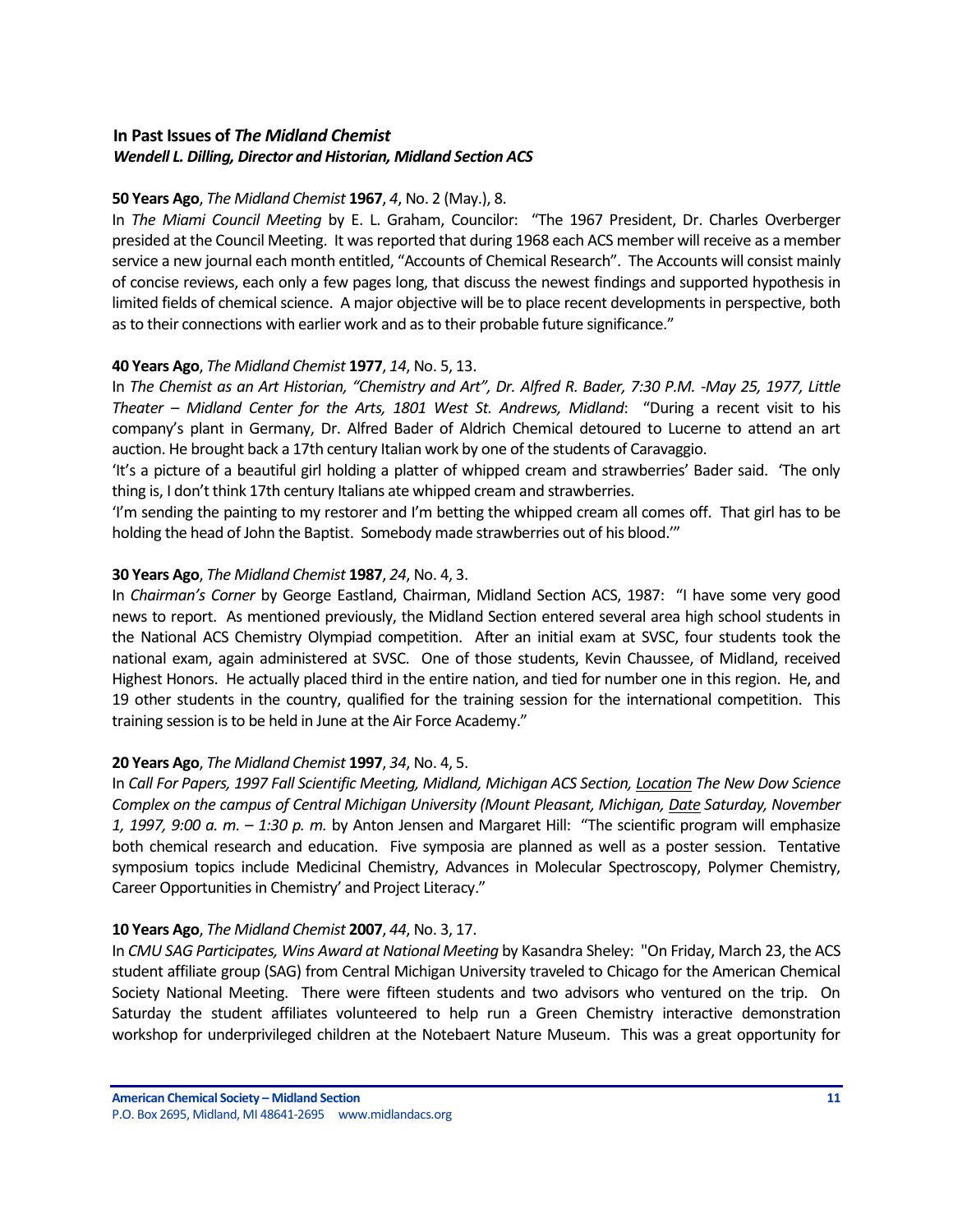both the student affiliates and the children who participated to experience Green Chemistry and see how it affects the world around us."

# <span id="page-11-0"></span>**Upcoming Dates, Events, and Other Updates**

- June 5 (7:00 8:00 PM) ACS Board meeting, MCFTA Board Room (in person), or via a WebEx conference call connection at [Midland Section WebEx Board Meeting,](https://dow.webex.com/mw3000/mywebex/default.do?service=1&main_url=%2Fmc3000%2Fe.do%3Fsiteurl%3Ddow%26AT%3DMI%26EventID%3D538213622%26MTID%3Dm6bd6812daaa9d053419d46f18be71c21%26Host%3DQUhTSwAAAAPRH17xdc850TNaqrXu82wV-x3jpjs_D1dcXCIzwwarRBsk7pqoTNERtE0mHQqtuB7HjPq8_OGpd7FHFnEY78fm0%26FrameSet%3D2&siteurl=dow&nomenu=true) meeting number/access code: 715 679 159, phone number: 989-633-1166.
- June 6-9 48th Central Regional Meeting (CERM 2017), Dearborn, MI. For more information, see [http://acscerm2017.org/.](http://acscerm2017.org/)
- June 7 (5:00 6:30 PM) Midland Section ACS 100th Anniversary Celebration planning team meeting, MSU-Midland STEM Center (1910 West St. Andrews Road, Midland). For more information, or to volunteer, please contact Wendell Dilling at [dilli1wl@cmich.edu](mailto:dilli1wl@cmich.edu) or Gina Malczewski at [reginamalczewski@gmail.com.](mailto:reginamalczewski@gmail.com)
- June 21 (5:00 6:30 PM) Midland Section ACS 100th Anniversary Celebration planning team meeting, MSU-Midland STEM Center (1910 West St. Andrews Road, Midland). For more information, or to volunteer, please contact Wendell Dilling at [dilli1wl@cmich.edu](mailto:dilli1wl@cmich.edu) or Gina Malczewski at [reginamalczewski@gmail.com.](mailto:reginamalczewski@gmail.com)
- July 5 (5:00 6:30 PM) Midland Section ACS 100th Anniversary Celebration planning team meeting, MSU-Midland STEM Center (1910 West St. Andrews Road, Midland). For more information, or to volunteer, please contact Wendell Dilling at [dilli1wl@cmich.edu](mailto:dilli1wl@cmich.edu) or Gina Malczewski at [reginamalczewski@gmail.com.](mailto:reginamalczewski@gmail.com)
- July 6 MSU summer chemistry lab courses now offered in Midland. The Summer II Session begins July 6. Open to current MSU and other college students, and high school students with AP chemistry credit. Details may be found here: [http://research.msu.edu/msu-to-offer-chemistry-laboratory-courses-in](https://na01.safelinks.protection.outlook.com/?url=http%3A%2F%2Fresearch.msu.edu%2Fmsu-to-offer-chemistry-laboratory-courses-in-midland-this-summer%2F&data=02%7C01%7Cmmt_u249822185022160332011%40mgd.bsnconnect.com%7C122ebbf7ade9472c424b08d4a3ab53ad%7Cc3e32f53cb7f4809968d1cc4ccc785fe%7C0%7C0%7C636313403621541729&sdata=e74lBHVpy4icgsi0SsuN3NQ9ax2t1Xf8aEfoa420MCM%3D&reserved=0)[midland-this-summer/.](https://na01.safelinks.protection.outlook.com/?url=http%3A%2F%2Fresearch.msu.edu%2Fmsu-to-offer-chemistry-laboratory-courses-in-midland-this-summer%2F&data=02%7C01%7Cmmt_u249822185022160332011%40mgd.bsnconnect.com%7C122ebbf7ade9472c424b08d4a3ab53ad%7Cc3e32f53cb7f4809968d1cc4ccc785fe%7C0%7C0%7C636313403621541729&sdata=e74lBHVpy4icgsi0SsuN3NQ9ax2t1Xf8aEfoa420MCM%3D&reserved=0)
- July 19 (5:00 6:30 PM) Midland Section ACS 100th Anniversary Celebration planning team meeting, MSU-Midland STEM Center (1910 West St. Andrews Road, Midland). For more information, or to volunteer, please contact Wendell Dilling at [dilli1wl@cmich.edu](mailto:dilli1wl@cmich.edu) or Gina Malczewski at [reginamalczewski@gmail.com.](mailto:reginamalczewski@gmail.com)
- August 7 (7:00 8:00 PM) ACS Board meeting, MCFTA Board Room (in person), or via a WebEx conference call connection a[t Midland Section WebEx Board Meeting,](https://dow.webex.com/mw3000/mywebex/default.do?service=1&main_url=%2Fmc3000%2Fe.do%3Fsiteurl%3Ddow%26AT%3DMI%26EventID%3D538213622%26MTID%3Dm6bd6812daaa9d053419d46f18be71c21%26Host%3DQUhTSwAAAAPRH17xdc850TNaqrXu82wV-x3jpjs_D1dcXCIzwwarRBsk7pqoTNERtE0mHQqtuB7HjPq8_OGpd7FHFnEY78fm0%26FrameSet%3D2&siteurl=dow&nomenu=true) meeting number/access code: 715 679 159, phone number: 989-633-1166.
- August 20-24 254th ACS National Meeting & Exposition, Washington, DC. For more information, see [https://www.acs.org/content/acs/en/meetings/fall-2017.html.](https://www.acs.org/content/acs/en/meetings/fall-2017.html)
- September 11 (7:00 8:00 PM) ACS Board meeting, MCFTA Board Room (in person), or via a WebEx conference call connection a[t Midland Section WebEx Board Meeting,](https://dow.webex.com/mw3000/mywebex/default.do?service=1&main_url=%2Fmc3000%2Fe.do%3Fsiteurl%3Ddow%26AT%3DMI%26EventID%3D538213622%26MTID%3Dm6bd6812daaa9d053419d46f18be71c21%26Host%3DQUhTSwAAAAPRH17xdc850TNaqrXu82wV-x3jpjs_D1dcXCIzwwarRBsk7pqoTNERtE0mHQqtuB7HjPq8_OGpd7FHFnEY78fm0%26FrameSet%3D2&siteurl=dow&nomenu=true) meeting number/access code: 715 679 159, phone number: 989-633-1166.
- October 2 (7:00 8:00 PM) ACS Board meeting, MCFTA Board Room (in person), or via a WebEx conference call connection a[t Midland Section WebEx Board Meeting,](https://dow.webex.com/mw3000/mywebex/default.do?service=1&main_url=%2Fmc3000%2Fe.do%3Fsiteurl%3Ddow%26AT%3DMI%26EventID%3D538213622%26MTID%3Dm6bd6812daaa9d053419d46f18be71c21%26Host%3DQUhTSwAAAAPRH17xdc850TNaqrXu82wV-x3jpjs_D1dcXCIzwwarRBsk7pqoTNERtE0mHQqtuB7HjPq8_OGpd7FHFnEY78fm0%26FrameSet%3D2&siteurl=dow&nomenu=true) meeting number/access code: 715 679 159, phone number: 989-633-1166.
- October 21 (Save the Date) 2017 Midland Section ACS Fall Scientific Meeting (FSM), Saginaw Valley State University (Curtis Hall). For more information, or to volunteer, please contact Peter Bai, 2017 FSM Chair, a[t PJBai@dow.com.](mailto:PJBai@dow.com)